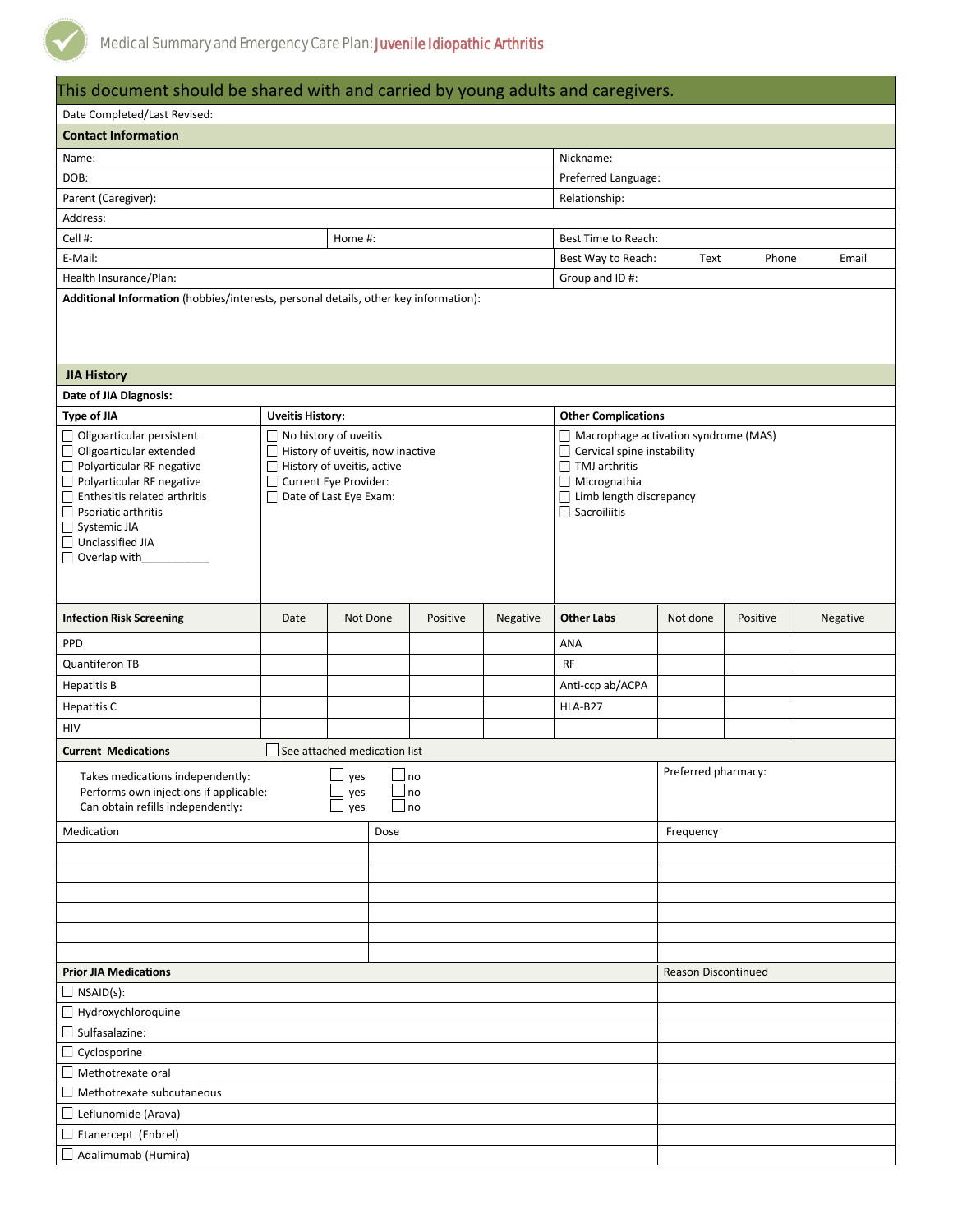| Golimumab (Simponi)                                                               |           |  |  |  |  |  |  |  |
|-----------------------------------------------------------------------------------|-----------|--|--|--|--|--|--|--|
|                                                                                   |           |  |  |  |  |  |  |  |
| Certolizumab (Cimzia)                                                             |           |  |  |  |  |  |  |  |
| $\square$ sc<br>$\Box$ IV<br>Abatacept (Orencia)                                  |           |  |  |  |  |  |  |  |
| $\square$ iv $\square$ sc<br>Tocilizumab (Actemra)                                |           |  |  |  |  |  |  |  |
| Anakinra (Kineret)                                                                |           |  |  |  |  |  |  |  |
| Canakinumab (Ilaris)                                                              |           |  |  |  |  |  |  |  |
| Ustekinumab (Stelara)                                                             |           |  |  |  |  |  |  |  |
| Apremilast (Otezla)                                                               |           |  |  |  |  |  |  |  |
| Tofacitinib (Xeljanz)                                                             |           |  |  |  |  |  |  |  |
| Secukinumab (Cosentyx)                                                            |           |  |  |  |  |  |  |  |
| $\Box$ Other                                                                      |           |  |  |  |  |  |  |  |
| See attached list<br>Joint Injection History                                      |           |  |  |  |  |  |  |  |
| $\Box$ yes<br>$\Box$ no<br>Have joint injections been tolerated without sedation? |           |  |  |  |  |  |  |  |
| Joint(s) Injected                                                                 | Date      |  |  |  |  |  |  |  |
|                                                                                   |           |  |  |  |  |  |  |  |
|                                                                                   |           |  |  |  |  |  |  |  |
|                                                                                   |           |  |  |  |  |  |  |  |
|                                                                                   |           |  |  |  |  |  |  |  |
| <b>Medication Allergy/Intolerance</b>                                             |           |  |  |  |  |  |  |  |
| $\Box$ See attached list<br>Medication                                            | Reactions |  |  |  |  |  |  |  |
|                                                                                   |           |  |  |  |  |  |  |  |
|                                                                                   |           |  |  |  |  |  |  |  |
|                                                                                   |           |  |  |  |  |  |  |  |
| <b>Other Health Conditions</b>                                                    |           |  |  |  |  |  |  |  |
| $\Box$ See attached list<br>Condition                                             | Details   |  |  |  |  |  |  |  |
|                                                                                   |           |  |  |  |  |  |  |  |
|                                                                                   |           |  |  |  |  |  |  |  |
|                                                                                   |           |  |  |  |  |  |  |  |
|                                                                                   |           |  |  |  |  |  |  |  |
|                                                                                   |           |  |  |  |  |  |  |  |
|                                                                                   |           |  |  |  |  |  |  |  |
|                                                                                   |           |  |  |  |  |  |  |  |
|                                                                                   |           |  |  |  |  |  |  |  |
|                                                                                   |           |  |  |  |  |  |  |  |
| $\Box$ See attached immunization list<br>Immunization                             | Date(s)   |  |  |  |  |  |  |  |
| Pneumococcal vaccination                                                          |           |  |  |  |  |  |  |  |
| Influenza vaccination                                                             |           |  |  |  |  |  |  |  |
| Meningococcal vaccination                                                         |           |  |  |  |  |  |  |  |
|                                                                                   |           |  |  |  |  |  |  |  |
| <b>Prior Surgeries, Procedures, Hospitalizations</b>                              | Date      |  |  |  |  |  |  |  |
|                                                                                   |           |  |  |  |  |  |  |  |
|                                                                                   |           |  |  |  |  |  |  |  |
|                                                                                   |           |  |  |  |  |  |  |  |
|                                                                                   |           |  |  |  |  |  |  |  |
|                                                                                   |           |  |  |  |  |  |  |  |
|                                                                                   |           |  |  |  |  |  |  |  |
|                                                                                   |           |  |  |  |  |  |  |  |